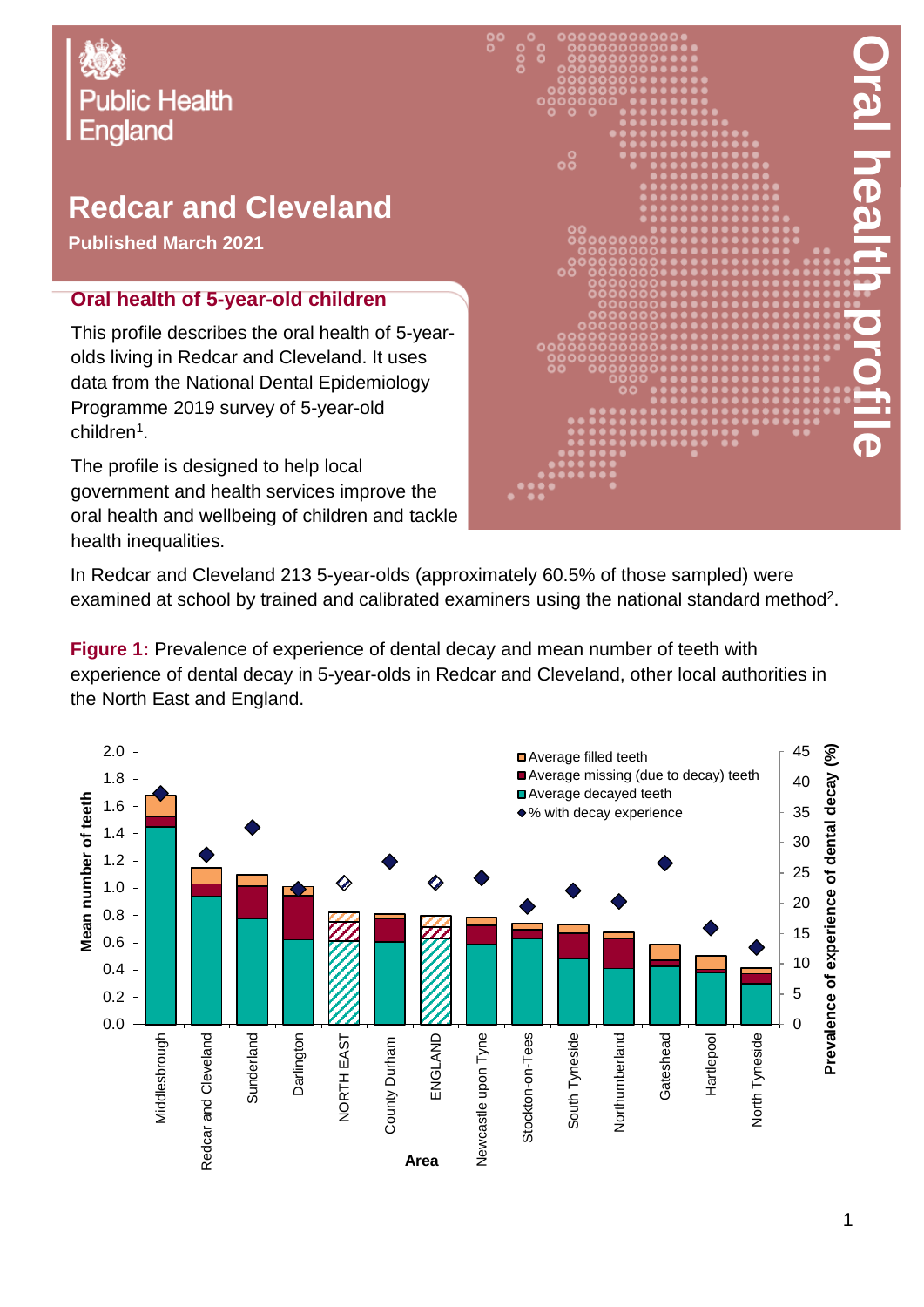**Table 1:** Experience of dental decay in 5-year-olds in Redcar and Cleveland, other local authorities in the North East and England.

| Local authority             | Prevalence of<br>experience of<br>dental decay<br>(% ) | Mean number of teeth<br>with experience of<br>dental decay in all<br>examined children<br>n (95% confidence<br>intervals) | Mean number of teeth<br>with experience of<br>dental decay in children<br>with any decay<br>experience<br>n (95% confidence<br>intervals) |
|-----------------------------|--------------------------------------------------------|---------------------------------------------------------------------------------------------------------------------------|-------------------------------------------------------------------------------------------------------------------------------------------|
| Middlesbrough               | 38.1                                                   | 1.7<br>$(1.31 - 2.05)$                                                                                                    | 4.4<br>$(3.75 - 5.06)$                                                                                                                    |
| Sunderland                  | 32.5                                                   | 1.1<br>$(0.80 - 1.40)$                                                                                                    | 3.4<br>$(2.77 - 3.99)$                                                                                                                    |
| <b>Redcar and Cleveland</b> | 28.0                                                   | 1.1<br>$(0.78 - 1.51)$                                                                                                    | 4.1<br>$(3.23 - 4.98)$                                                                                                                    |
| <b>County Durham</b>        | 26.8                                                   | 0.8<br>$(0.58 - 1.04)$                                                                                                    | 3.0<br>$(2.44 - 3.57)$                                                                                                                    |
| Gateshead                   | 26.6                                                   | 0.6<br>$(0.40 - 0.77)$                                                                                                    | 2.2<br>$(1.72 - 2.67)$                                                                                                                    |
| Newcastle upon Tyne         | 24.2                                                   | 0.8<br>$(0.61 - 0.95)$                                                                                                    | 3.2<br>$(2.76 - 3.72)$                                                                                                                    |
| <b>ENGLAND</b>              | 23.4                                                   | 0.8<br>$(0.78 - 0.81)$                                                                                                    | 3.4<br>$(3.36 - 3.44)$                                                                                                                    |
| <b>NORTH EAST</b>           | 23.3                                                   | 0.8<br>$(0.75 - 0.89)$                                                                                                    | 3.5<br>$(3.32 - 3.72)$                                                                                                                    |
| Darlington                  | 22.3                                                   | 1.0<br>$(0.71 - 1.31)$                                                                                                    | 4.5<br>$(3.63 - 5.43)$                                                                                                                    |
| South Tyneside              | 22.1                                                   | 0.7<br>$(0.46 - 1.00)$                                                                                                    | 3.3<br>$(2.42 - 4.18)$                                                                                                                    |
| Northumberland              | 20.3                                                   | 0.7<br>$(0.48 - 0.87)$                                                                                                    | 3.3<br>$(2.71 - 3.96)$                                                                                                                    |
| Stockton-on-Tees            | 19.5                                                   | 0.7<br>$(0.51 - 0.97)$                                                                                                    | 3.8<br>$(3.10 - 4.50)$                                                                                                                    |
| Hartlepool                  | 15.9                                                   | 0.5<br>$(0.29 - 0.71)$                                                                                                    | 3.2<br>$(2.25 - 4.06)$                                                                                                                    |
| North Tyneside              | 12.7                                                   | 0.4<br>$(0.28 - 0.55)$                                                                                                    | 3.3<br>$(2.60 - 3.94)$                                                                                                                    |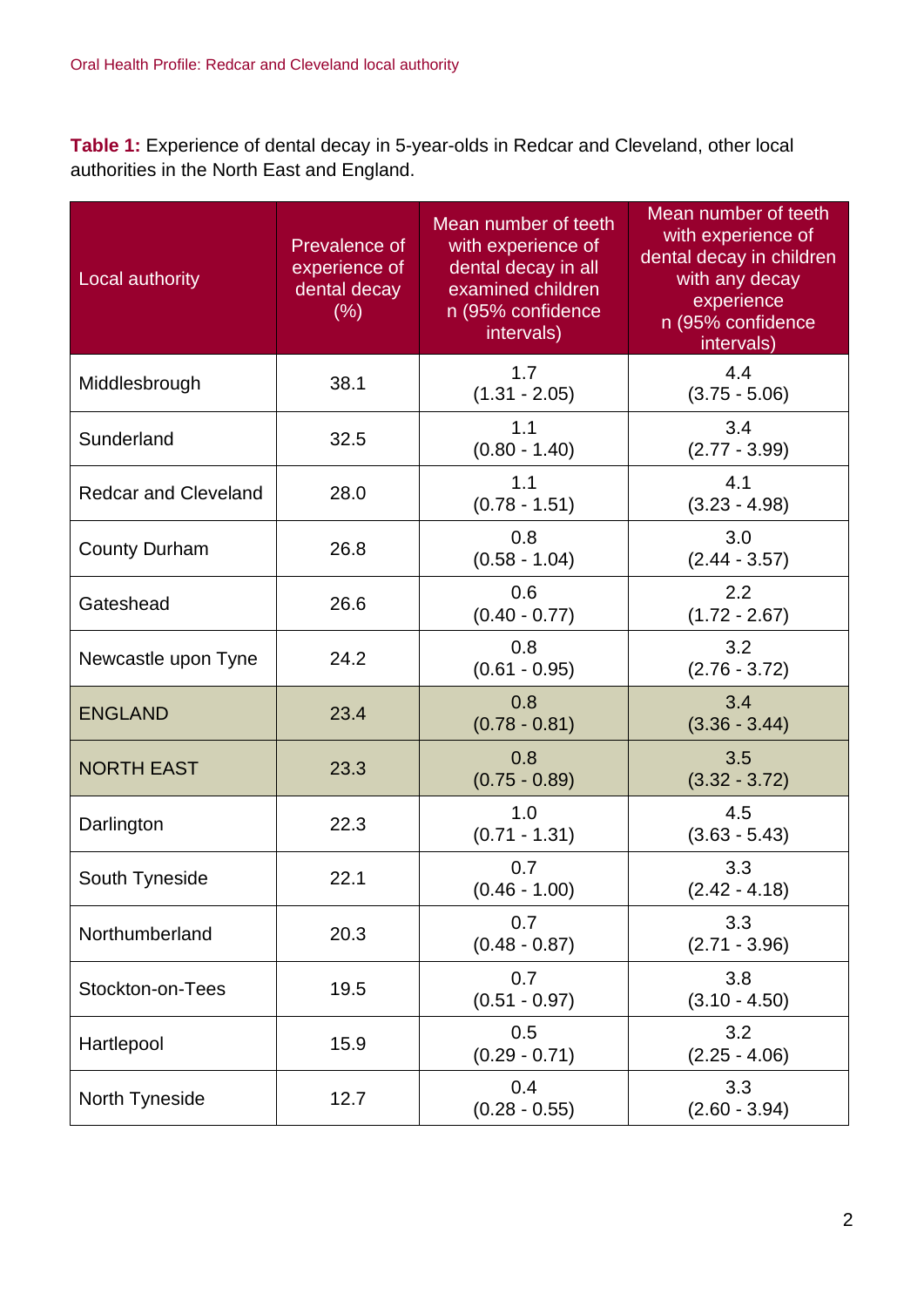**Table 2.** Measures of oral health among 5-year-olds in Redcar and Cleveland, it's statistical neighbours,<sup>i</sup> the North East and England.

|                                                                                                    | <b>Redcar and</b><br><b>Cleveland</b> | <b>Statistical</b><br>neighbour within<br><b>North East:</b><br>Hartlepool | <b>Statistical</b><br>neighbour<br>comparator 1:<br><b>Barnsley</b> | <b>North</b><br>East | England |
|----------------------------------------------------------------------------------------------------|---------------------------------------|----------------------------------------------------------------------------|---------------------------------------------------------------------|----------------------|---------|
| Prevalence of<br>experience of dental<br>decay                                                     | 28.0%                                 | 15.9%                                                                      | 39.6%                                                               | 23.3%                | 23.4%   |
| Mean number of teeth<br>with experience of<br>dental decay                                         | 1.1                                   | 0.5                                                                        | 1.6                                                                 | 0.8                  | 0.8     |
| Mean number of teeth<br>with experience of<br>decay in those with<br>experience of dental<br>decay | 4.1                                   | 3.2                                                                        | 4.1                                                                 | 3.5                  | 3.4     |
| Mean number of<br>decayed teeth in<br>those with experience<br>of dental decay                     | 3.2                                   | 2.3                                                                        | 3.1                                                                 | 2.6                  | 2.7     |
| Proportion with active<br>decay                                                                    | 25.1%                                 | 13.4%                                                                      | 34.7%                                                               | 19.9%                | 20.4%   |
| Proportion with<br>experience of tooth<br>extraction <sup>ii</sup>                                 | 3.0%                                  | 2.1%                                                                       | 5.5%                                                                | 3.1%                 | 2.2%    |
| Proportion with dental<br>abscess                                                                  | 2.5%                                  | 3.3%                                                                       | 1.9%                                                                | 1.6%                 | 1.0%    |
| Proportion with teeth<br>decayed into pulp                                                         | 6.4%                                  | 3.2%                                                                       | 9.9%                                                                | 4.0%                 | 3.3%    |
| Proportion with decay<br>affecting incisorsii                                                      | 10.7%                                 | 3.3%                                                                       | 11.3%                                                               | 5.6%                 | 5.2%    |
| Proportion with high<br>levels of plaque present<br>on upper front teethiv                         | 0.8%                                  | 0.0%                                                                       | 0.0%                                                                | 2.2%                 | 1.2%    |

<sup>i</sup>generated by the children's services statistical neighbour benchmarking tool, the neighbour within the North East has "Very Close" comparator characteristics and the national neighbour 1 has "Extremely Close" comparator characteristics<sup>3</sup>.

ii experience of extraction of one or more teeth on one or more occasions.

iii dental decay involving one or more surfaces of upper anterior teeth.

iv indicative of poor tooth brushing habits.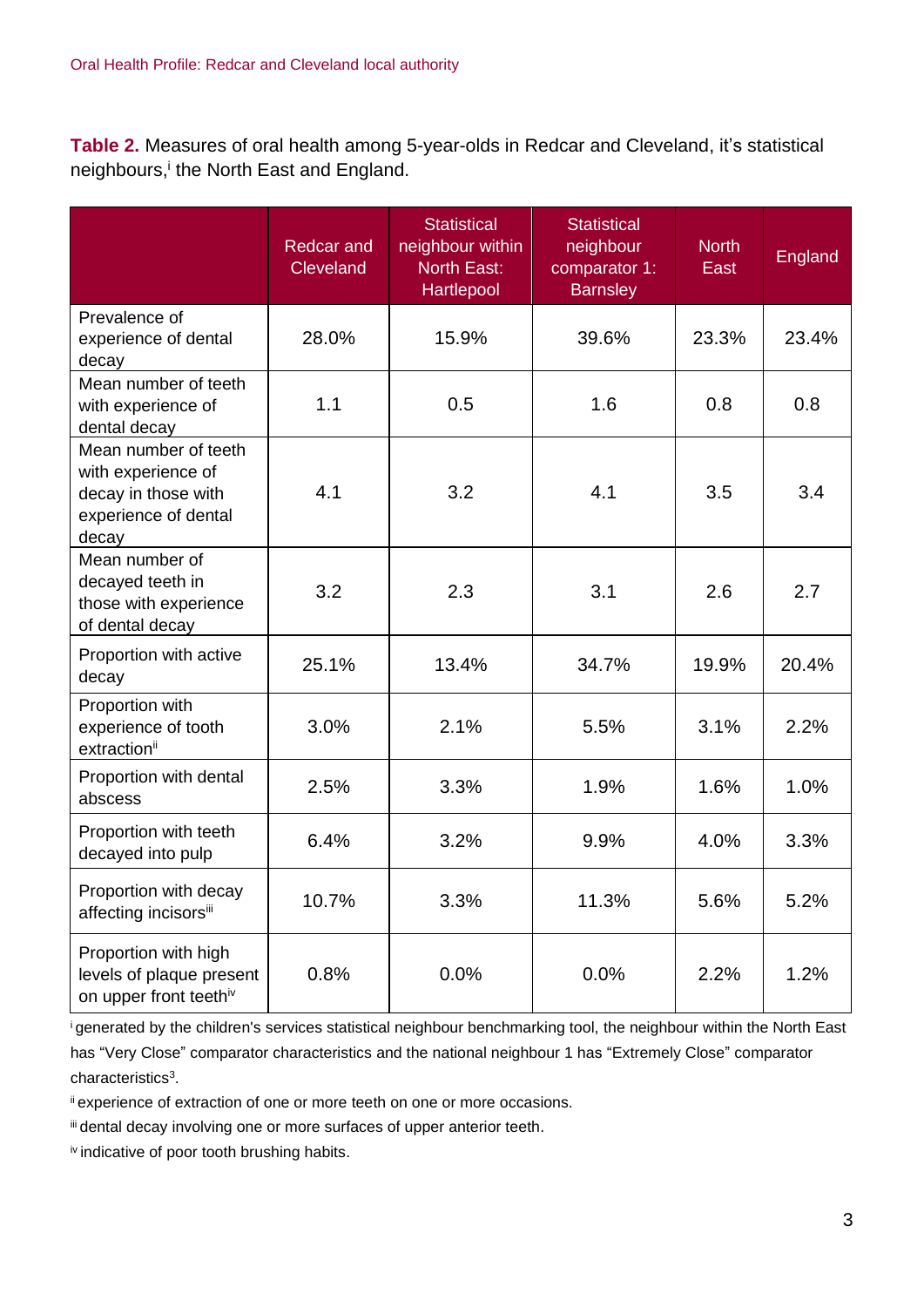**Figure 2:** Prevalence of experience of dental decay in 5-year-olds in Redcar and Cleveland, by local authority Index of Multiple Deprivation (IMD) 2019 quintiles.



Error bars represent 95% confidence limits





Error bars represent 95% confidence limits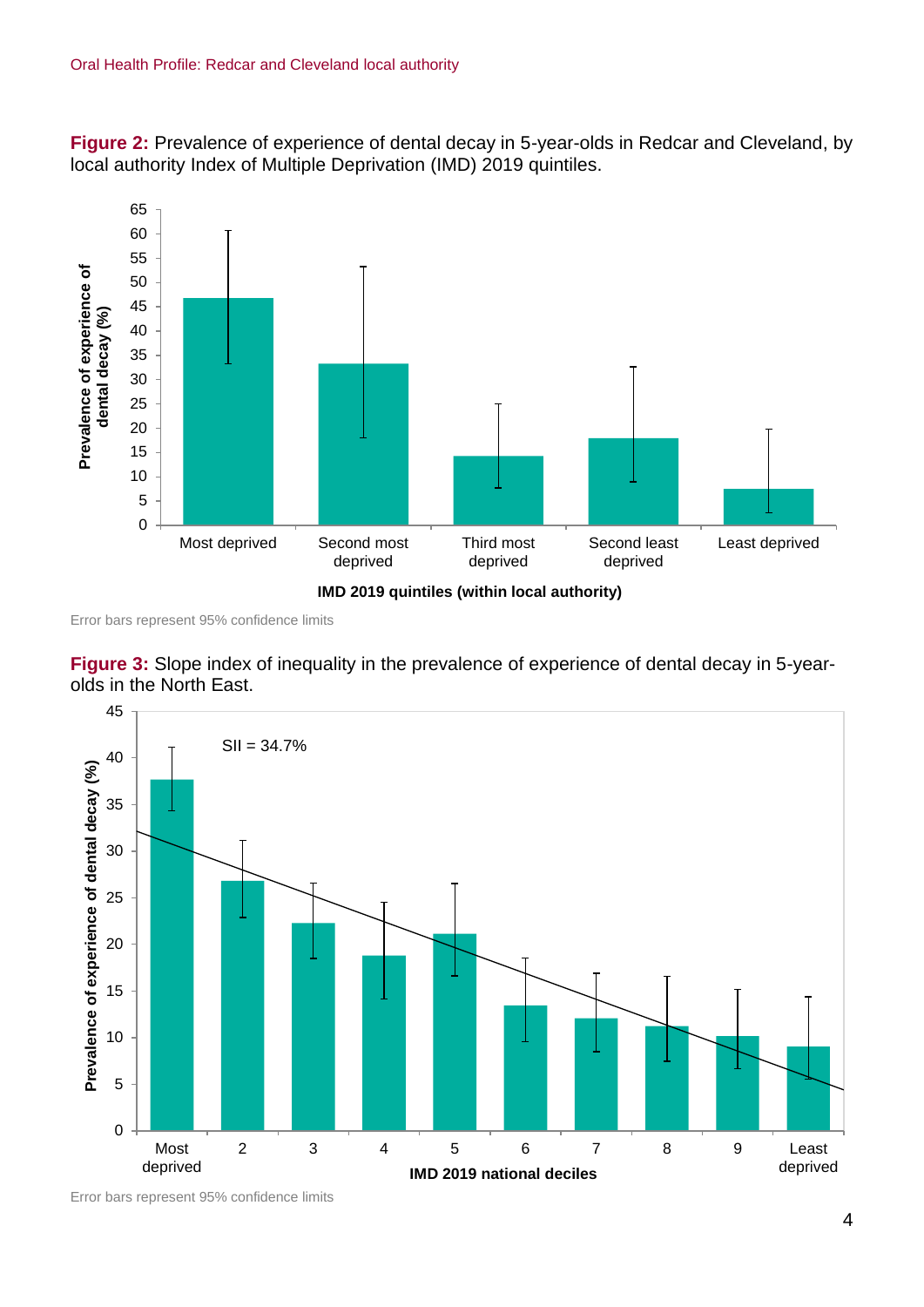**Figure 4:** Prevalence of experience of dental decay in 5-year-olds in Redcar and Cleveland, the North East and England, by year.



Error bars represent 95% confidence limits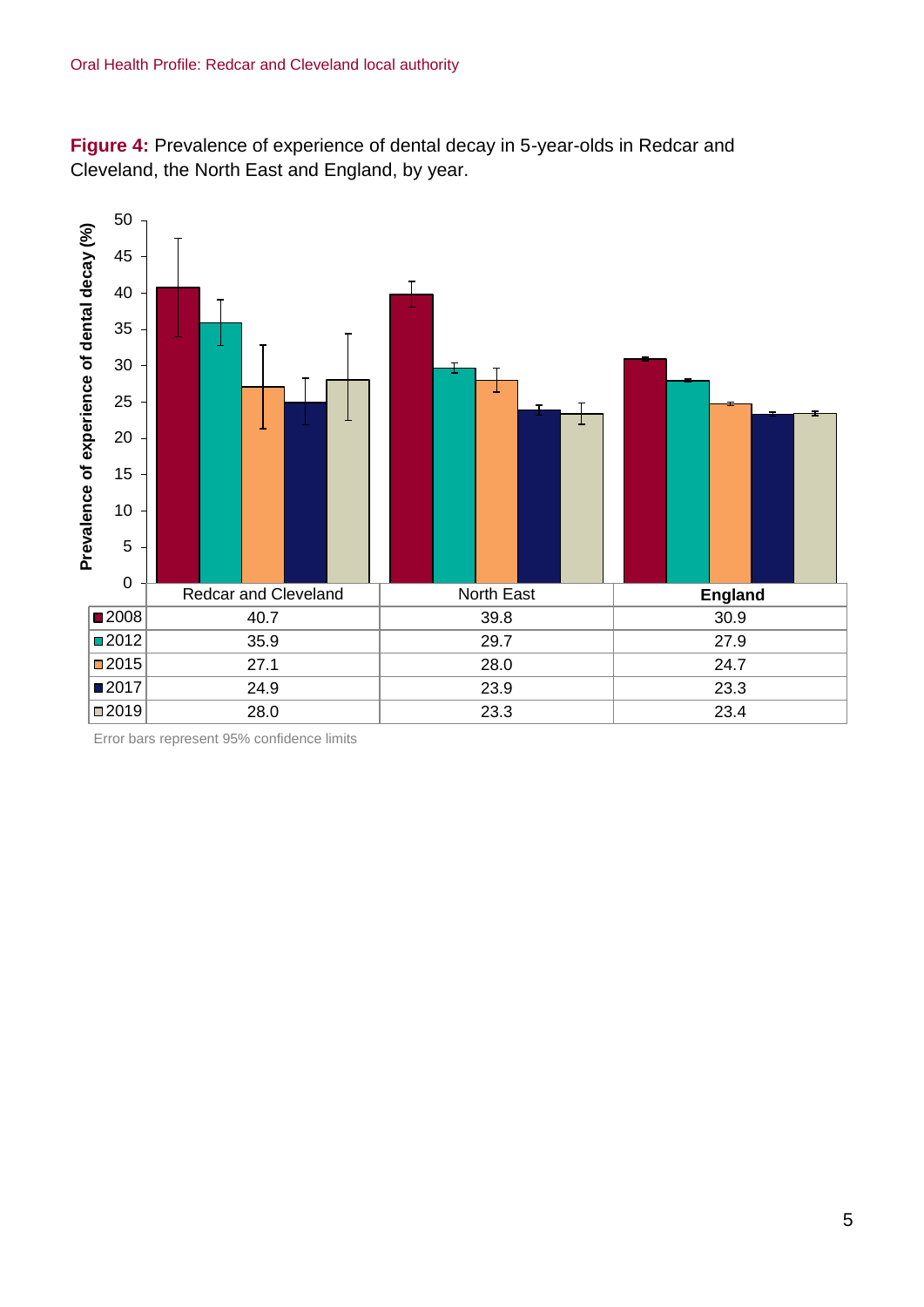**Table 3:** Experience of dental decay in 5-year-olds in the North East, by ethnic group.

| Ethnic group                    | Number of<br>children<br>examined<br>(N) | Prevalence of<br>experience of<br>dental decay<br>$(\% )$ | Mean number of teeth<br>with experience of<br>dental decay among<br>children with any<br>experience of dental<br>decay n (95% CI) | Prevalence of<br>dental decay<br>affecting incisors<br>$(\% )$ |
|---------------------------------|------------------------------------------|-----------------------------------------------------------|-----------------------------------------------------------------------------------------------------------------------------------|----------------------------------------------------------------|
| Other ethnic<br>background      | 29                                       | 62.1                                                      | 4.8<br>$(3.23 - 6.33)$                                                                                                            | 27.6                                                           |
| Asian / Asian<br><b>British</b> | 183                                      | 34.4                                                      | 3.5<br>$(2.87 - 4.21)$                                                                                                            | 13.1                                                           |
| Mixed                           | 78                                       | 25.6                                                      | 3.6<br>$(2.51 - 4.69)$                                                                                                            | 5.1                                                            |
| Not provided                    | 62                                       | 24.2                                                      | 2.5<br>$(1.70 - 3.23)$                                                                                                            | 9.7                                                            |
| Black / Black<br><b>British</b> | 58                                       | 22.4                                                      | 3.1<br>$(1.34 - 4.82)$                                                                                                            | 1.7                                                            |
| White                           | 2,689                                    | 21.6                                                      | 3.5<br>$(3.28 - 3.72)$                                                                                                            | 4.8                                                            |
| <b>North East</b>               | 3,099                                    | 23.3                                                      | 3.5<br>$(3.32 - 3.72)$                                                                                                            | 5.6                                                            |

**Figure 5:** Prevalence of experience of dental decay in 5-year-olds in the North East, by ethnic group.

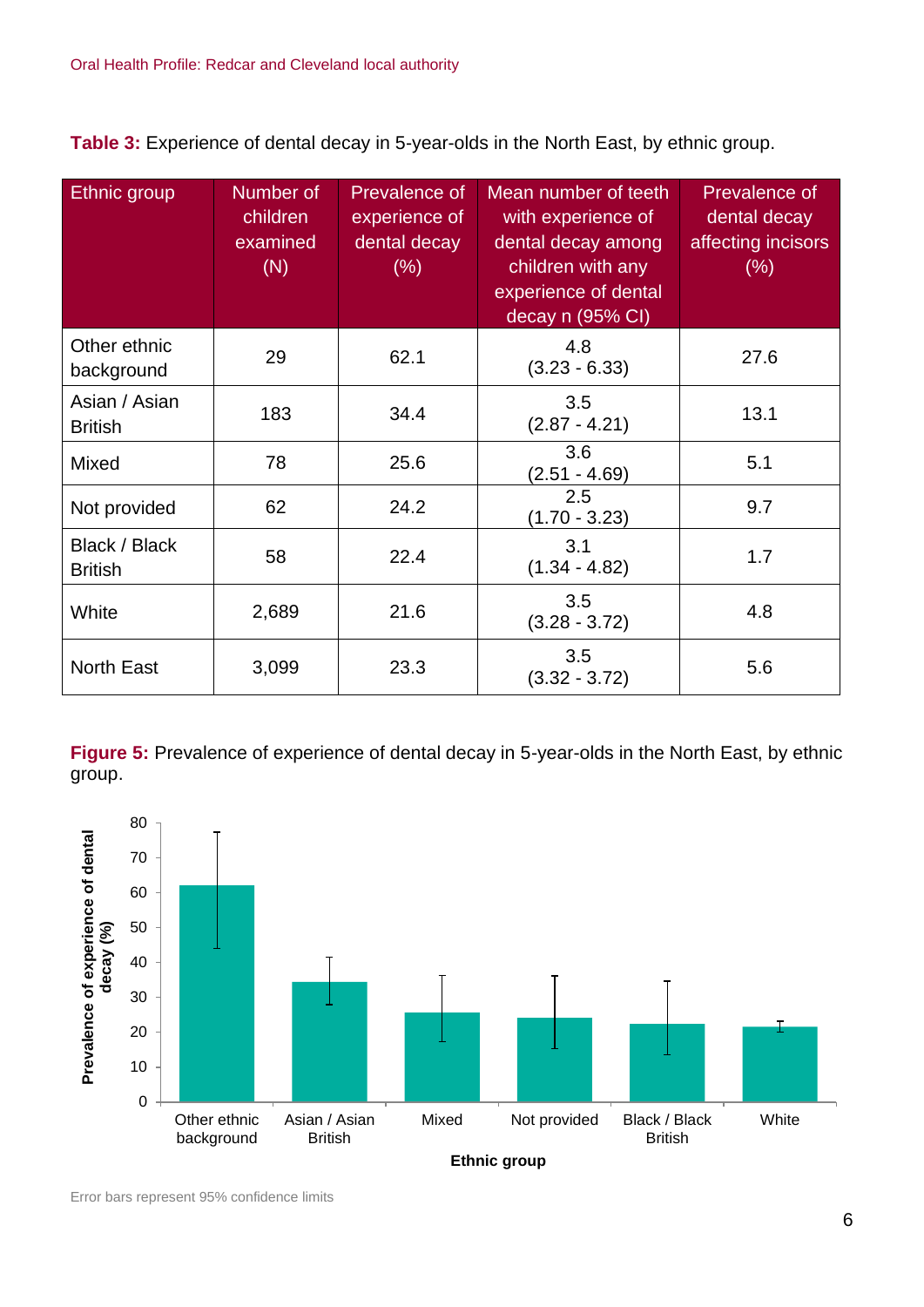**Figure 6:** Prevalence of experience of dental decay in 5-year-olds in Redcar and Cleveland, by ward, 2017.



| Key | Label               |
|-----|---------------------|
| 1   | Brotton (46.0%)     |
| 2   | Coatham (27.3%)     |
| 3   | Dormanstown (26.6%) |
| 4   | Eston (42.3%)       |
| 5   | Grangetown (50.0%)  |
| 6   | Guisborough (25.9%) |
| 7   | Hutton (13.3%)      |
| 8   | Kirkleatham (26.8%) |
| 9   | Lockwood (33.3%)    |
| 10  | Loftus (42.9%)      |
| 11  | Longbeck (21.6%)    |

| Key | Label                |
|-----|----------------------|
| 12  | Newcomen (32.4%)     |
| 13  | Normanby (19.6%)     |
| 14  | Ormesby (26.3%)      |
| 15  | Saltburn (19.2%)     |
| 16  | Skelton (21.1%)      |
| 17  | South Bank (37.0%)   |
| 18  | St Germain's (17.1%) |
| 19  | Teesville (32.4%)    |
| 20  | West Dyke (9.8%)     |
| 21  | Westworth (25.8%)    |
| 22  | Zetland (26.5%)      |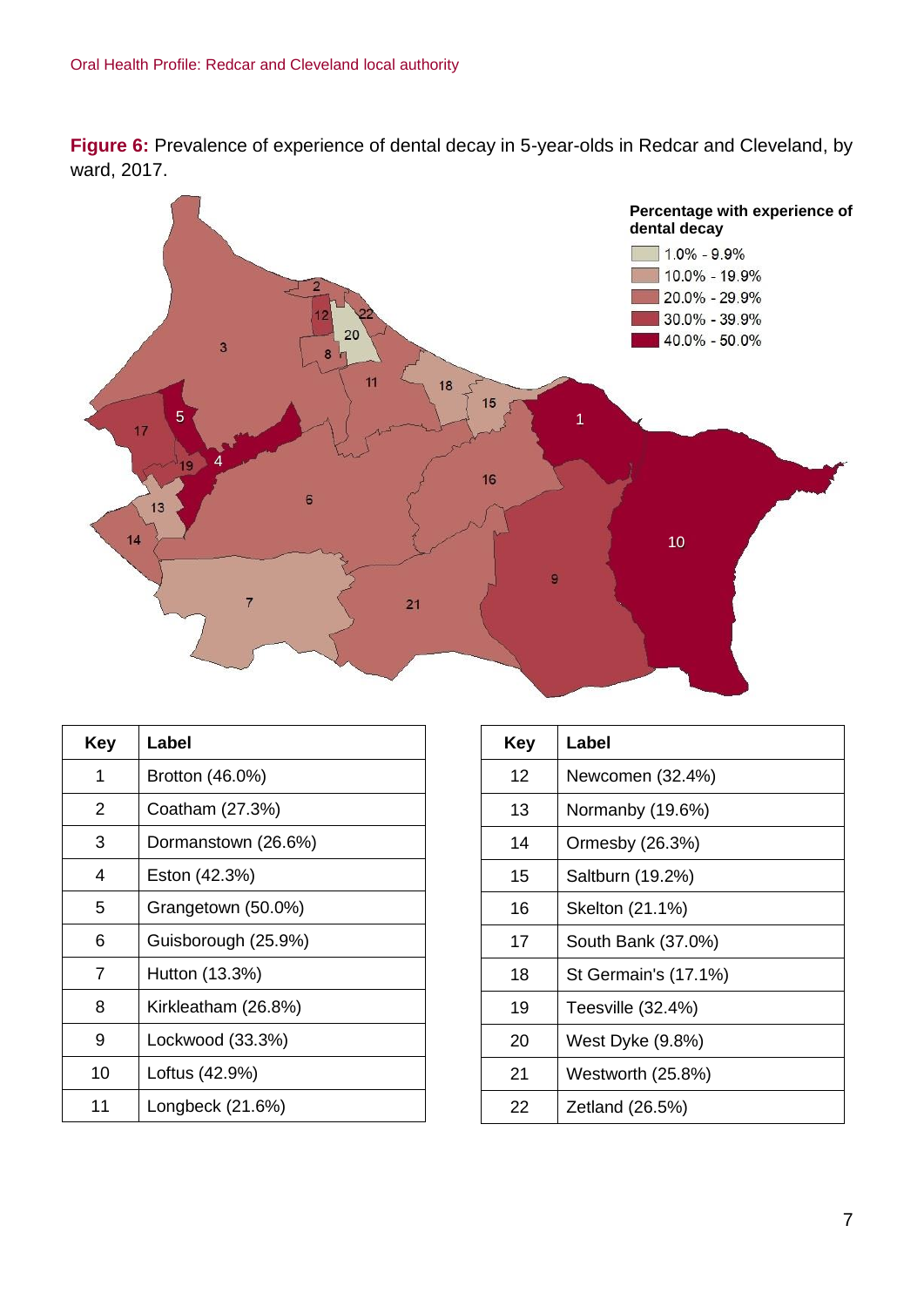### **Summary**

In Redcar and Cleveland average levels of dental decay are similar to the average for England. Within Redcar and Cleveland, the highest levels of experience of dental decay are clustered around the Brotton, Loftus, Eston and Grangetown wards.

The small sample size means it is not possible to provide information at ward level using 2019 data. Future surveys could be commissioned to provide larger samples to facilitate local analysis. Commissioning High Quality Information to Support Oral Health Improvement: A toolkit about dental epidemiology for local authorities, commissioners and partners is available to support the commissioning of oral health surveys $^4$ .

Public health interventions can improve child oral health at a local level. Local authorities improving oral health: commissioning better oral health for children and young people is available to support local authorities to commission oral health improvement programmes for children and young people aged up to 19 years<sup>5</sup>.

If further local analysis is required, please contact the national dental public health team: DentalPHIntelligence@phe.gov.uk

### **References**

1. Public Health England (2020). National Dental Epidemiology Programme for England: oral health survey of 5-year-olds 2019 [Online]. Available at: <https://www.gov.uk/government/statistics/oral-health-survey-of-5-year-old-children-2019> [Accessed 29 May 2020].

2. Pine, C.M., Pitts, N.B. and Nugent, Z.J. (1997a). British Association for the Study of Community Dentistry (BASCD) guidance on the statistical aspects of training and calibration of examiners for surveys of child dental health. A BASCD co-ordinated dental epidemiology programme quality standard. Community Dental Health 14 (Supplement 1):18-29.

3. Children's services statistical neighbour benchmarking tool [online]. Available at: [www.gov.uk/government/publications/local-authority-interactive-tool-lait](http://www.gov.uk/government/publications/local-authority-interactive-tool-lait) [Accessed 29 May 2020].

4. Public Health England (2016). Commissioning high quality information to support oral health improvement. A toolkit about dental epidemiology for local authorities, commissioners and partners [Online]. Available at:

[https://assets.publishing.service.gov.uk/government/uploads/system/uploads/attachment\\_data/](https://assets.publishing.service.gov.uk/government/uploads/system/uploads/attachment_data/file/773332/Commissioning_High_Quality_Information_to_Support_Oral_Health_Improvement.pdf) [file/773332/Commissioning\\_High\\_Quality\\_Information\\_to\\_Support\\_Oral\\_Health\\_Improvement.](https://assets.publishing.service.gov.uk/government/uploads/system/uploads/attachment_data/file/773332/Commissioning_High_Quality_Information_to_Support_Oral_Health_Improvement.pdf) [pdf](https://assets.publishing.service.gov.uk/government/uploads/system/uploads/attachment_data/file/773332/Commissioning_High_Quality_Information_to_Support_Oral_Health_Improvement.pdf)